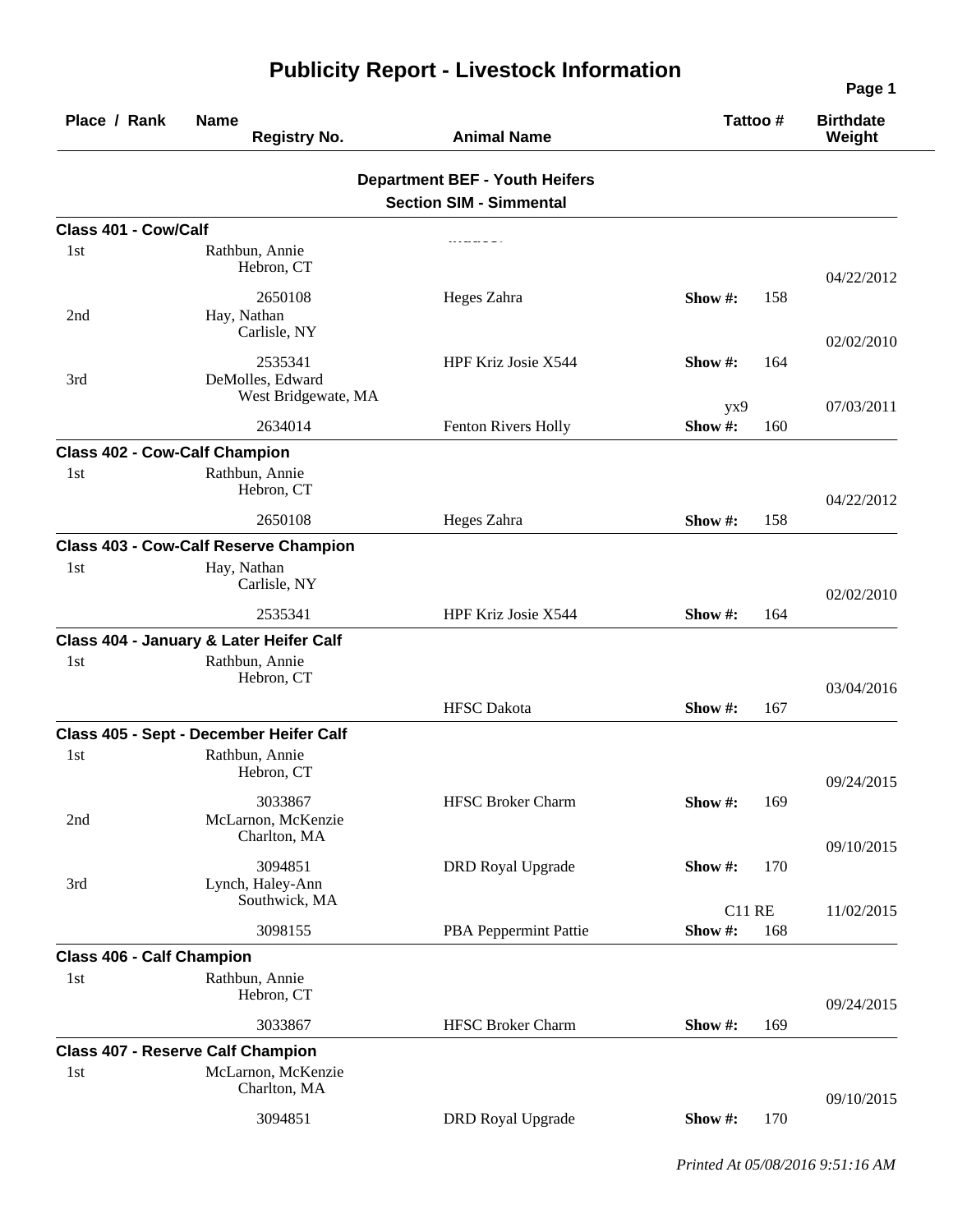|                                         |                                                                     |                          |                                    | Page 2                     |
|-----------------------------------------|---------------------------------------------------------------------|--------------------------|------------------------------------|----------------------------|
| Place / Rank                            | <b>Name</b><br><b>Registry No.</b>                                  | <b>Animal Name</b>       | Tattoo #                           | <b>Birthdate</b><br>Weight |
|                                         |                                                                     |                          |                                    |                            |
| 1st                                     | Class 408 - May - August Yearling<br>Morgan clauss<br>Jefferson, NH |                          |                                    |                            |
| 2nd                                     | 3021921<br>Couto, Tyler                                             | Grtf rubys cheyenne 11c  | T <sub>11c</sub><br>Show #:<br>602 | 05/16/2015                 |
|                                         | Eaton, NH                                                           | PCSC Lady Right 4C       | Show #:<br>525                     | 07/04/2015                 |
| <b>Class 409 - Summer Champion</b>      |                                                                     |                          |                                    |                            |
| 1st                                     | Morgan clauss<br>Jefferson, NH                                      |                          | T <sub>11c</sub>                   | 05/16/2015                 |
|                                         | 3021921                                                             | Grtf rubys cheyenne 11c  | Show#:<br>602                      |                            |
|                                         | <b>Class 410 - Reserve Summer Champion</b>                          |                          |                                    |                            |
| 1st                                     | Couto, Tyler<br>Eaton, NH                                           |                          |                                    | 07/04/2015                 |
|                                         |                                                                     | PCSC Lady Right 4C       | 525<br>Show $#$ :                  |                            |
| <b>Class 411 - March/April Yearling</b> |                                                                     |                          |                                    |                            |
| 1st                                     | Clauss, Morgan<br>Jefferson, NH                                     |                          | Pc8c                               | 04/20/2015                 |
| 2nd                                     | 3059320<br>Rathbun, Annie<br>Hebron, CT                             | Pcsc Baby's step 8c      | Show #:<br>603                     |                            |
| 3rd                                     | 3015659<br>Morgan clauss                                            | Miss Loaded Perfection   | Show #:<br>171                     | 04/22/2015                 |
|                                         | Jefferson, NH                                                       |                          | CT07                               | 03/06/2015                 |
| 4th                                     | 2960851<br>Murphy, Jala A                                           | Grtf Lacey's Legacy ct07 | Show #:<br>604                     |                            |
|                                         | Eagle Bridge, NY                                                    |                          | C28                                | 03/25/2015                 |
| 5th                                     | 2959622<br>Hay, Nathan<br>Carlisle, NY                              | LKF Cleopatra C28        | 174<br>Show #:                     |                            |
| 6th                                     | 2961290<br>McLarnon, McKenzie                                       | NAH Josie Jewel C10      | Show #:<br>173                     | 04/12/2015                 |
|                                         | Charlton, MA                                                        |                          |                                    | 04/18/2015                 |
| 7th                                     | 2992374<br>Dias, Lily<br>Norton, MA                                 | MTV Leah                 | Show #:<br>172                     |                            |
|                                         |                                                                     | Entry                    | 530<br>Show #:                     | 04/06/2015                 |
| <b>Class 412 - Spring Champion</b>      |                                                                     |                          |                                    |                            |
| 1st                                     | Clauss, Morgan<br>Jefferson, NH                                     |                          |                                    |                            |
|                                         | 3059320                                                             | Pcsc Baby's step 8c      | Pc8c<br>Show#:<br>603              | 04/20/2015                 |
|                                         |                                                                     |                          |                                    |                            |

**Publicity Report - Livestock Information**

**Class 413 - Reserve Spring Champion**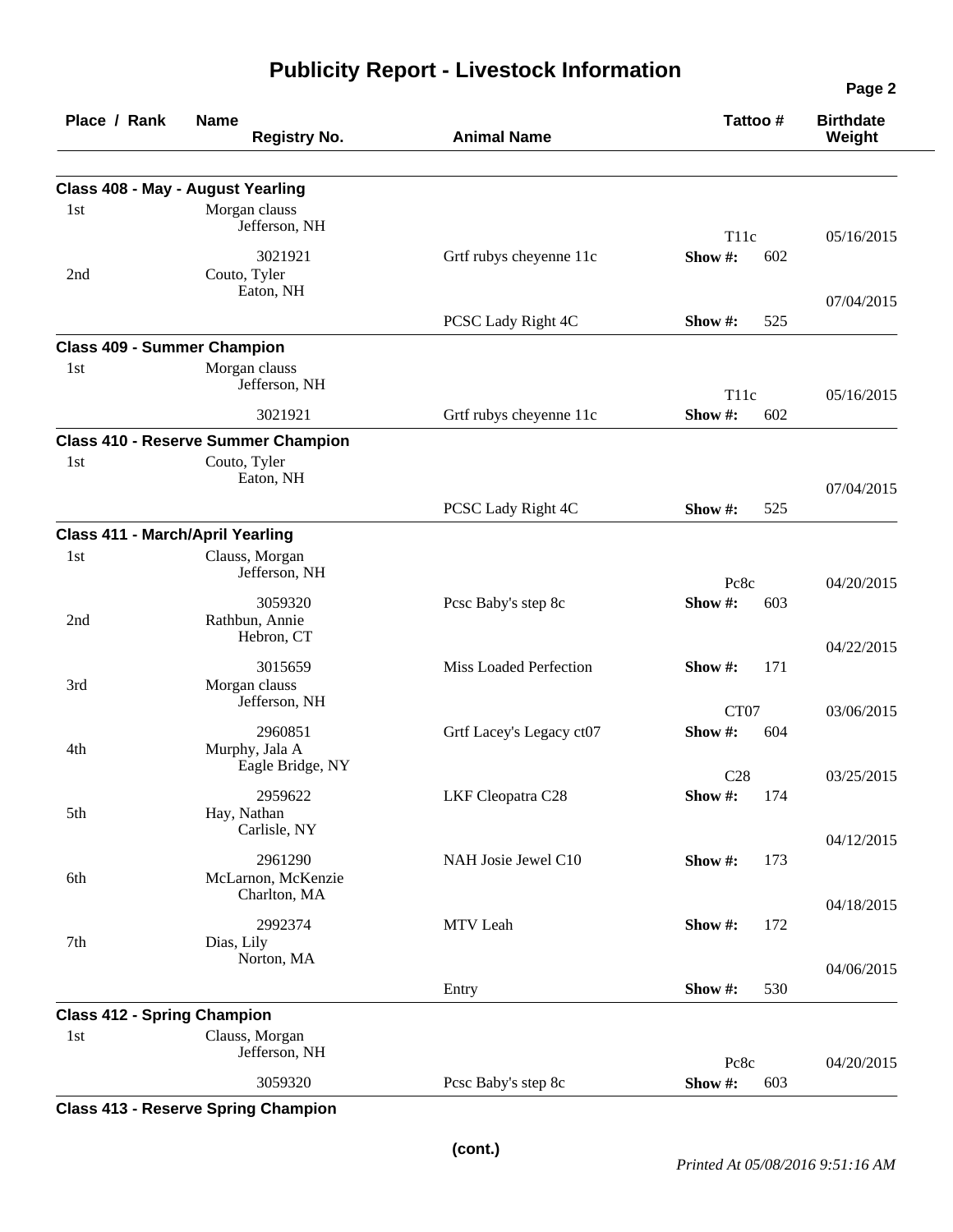| Place / Rank                       | <b>Name</b><br><b>Registry No.</b>                                         | <b>Animal Name</b>           | Tattoo#                       | <b>Birthdate</b><br>Weight |
|------------------------------------|----------------------------------------------------------------------------|------------------------------|-------------------------------|----------------------------|
| 1st                                | <b>Class 413 - Reserve Spring Champion</b><br>Rathbun, Annie<br>Hebron, CT | Group - $-(\text{cont.})$    |                               |                            |
|                                    | 3015659                                                                    | Miss Loaded Perfection       | 171<br>Show #:                | 04/22/2015                 |
|                                    | <b>Class 414 - January/February Yearling</b>                               |                              |                               |                            |
| 1st                                | Jurgilewicz, Kelsey<br>Norfolk, CT                                         |                              | C218                          | 01/17/2015                 |
| 2nd                                | 2962600<br>Murphy, Jala A<br>Eagle Bridge, NY                              | SVJ Sheza Dandy C218         | Show#:<br>175<br>C19          | 01/02/2015                 |
| 3rd                                | 2959625<br>Dias, Lily<br>Norton, MA                                        | LKF Calypso Rose C19         | Show#:<br>177                 |                            |
|                                    | 2958873                                                                    | Tequila Sunrise              | RC3<br>176<br>Show #:         | 01/15/2015                 |
|                                    | Class 415 - September - December Yearling                                  |                              |                               |                            |
| 1st                                | Gromlich, DJ<br>Hamburg, PA                                                |                              | 92 <sub>b</sub>               | 09/02/2014                 |
| 2nd                                | 2961107<br>DeMolles, Ashlee<br>West Bridgewate, MA                         | SSC Dew Drop 92B             | Show #:<br>179                |                            |
|                                    | 2962485                                                                    | Stardust                     | 15B<br>Show #:<br>178         | 11/17/2014                 |
| Class 416 - Two Year Old Heifer    |                                                                            |                              |                               |                            |
| 1st                                | Demolles, Brittany<br>West Bridgewate, MA                                  |                              | 728b                          | 06/02/2014                 |
| 2nd                                | 2957093<br>Dias, Lily<br>Norton, MA                                        | <b>NCAHS Ms Pandora 728B</b> | Show #:<br>181                |                            |
|                                    | 2952269                                                                    | <b>DRD</b> Cupcake           | <b>RB11</b><br>Show #:<br>180 | 06/10/2014                 |
| <b>Class 417 - Senior Champion</b> |                                                                            |                              |                               |                            |
| 1st                                | Jurgilewicz, Kelsey<br>Norfolk, CT                                         |                              | C218                          | 01/17/2015                 |
|                                    | 2962600                                                                    | SVJ Sheza Dandy C218         | Show#:<br>175                 |                            |
|                                    | <b>Class 418 - Reserve Senior Champion</b>                                 |                              |                               |                            |
| 1st                                | Murphy, Jala A<br>Eagle Bridge, NY                                         |                              | C19                           | 01/02/2015                 |
|                                    | 2959625                                                                    | LKF Calypso Rose C19         | Show #:<br>177                |                            |
| <b>Class 419 - Grand Champion</b>  |                                                                            |                              |                               |                            |
| 1st                                | Jurgilewicz, Kelsey<br>Norfolk, CT                                         |                              | C218                          | 01/17/2015                 |
|                                    | 2962600                                                                    | SVJ Sheza Dandy C218         | Show #:<br>175                |                            |
|                                    | <b>Class 420 - Reserve Grand Champion</b>                                  |                              |                               |                            |
| 1st                                | Clauss, Morgan                                                             |                              |                               |                            |

## **Publicity Report - Livestock Information**

**Page 3**